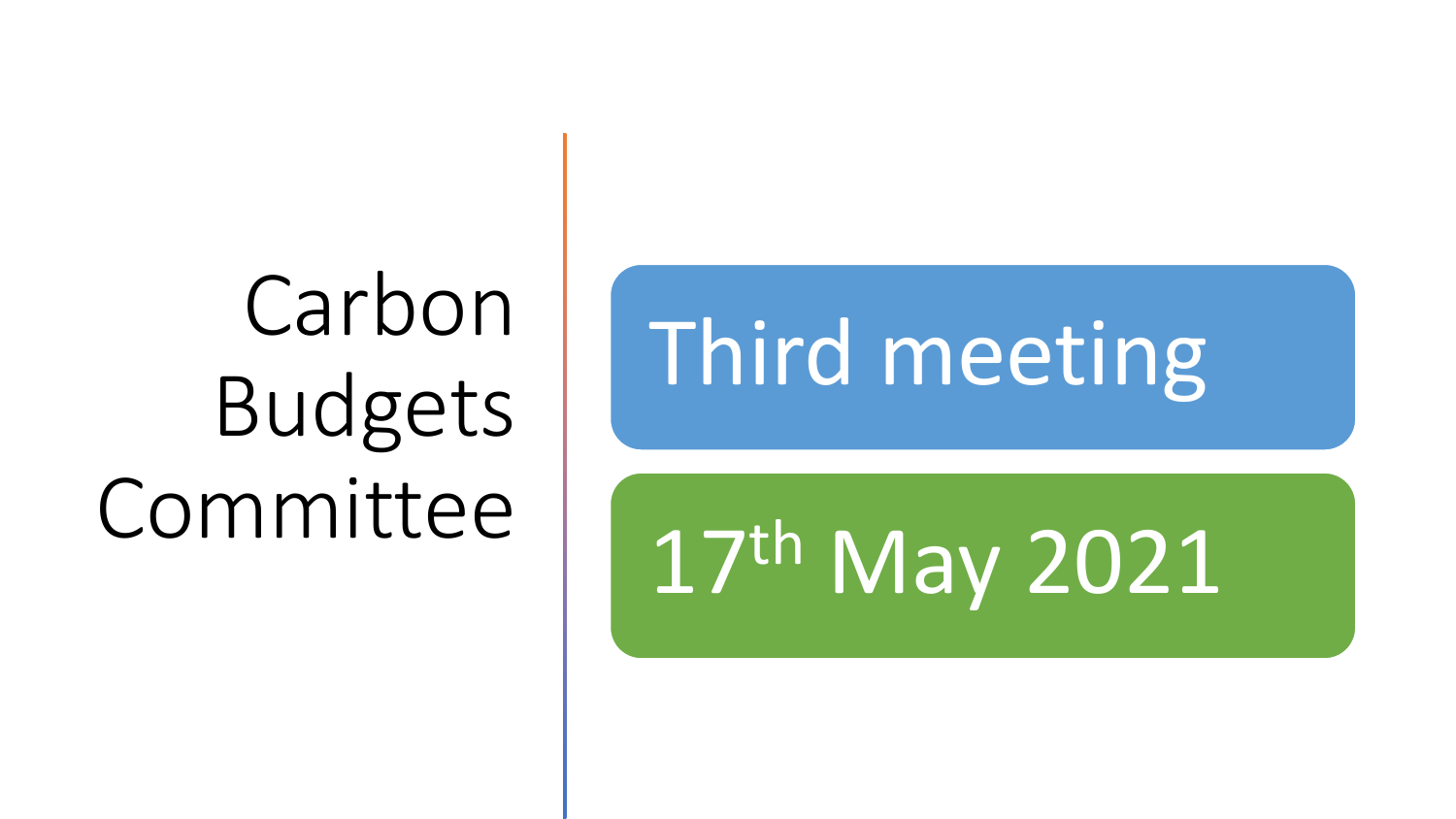| <b>Criteria</b><br><b>Shorthand</b>       | <b>Issues for Clarification</b>                                                                                                                                                                                                                                                                                                                                     | <b>Council Guidance</b>                                                                                                                                                                                                                                                                      |
|-------------------------------------------|---------------------------------------------------------------------------------------------------------------------------------------------------------------------------------------------------------------------------------------------------------------------------------------------------------------------------------------------------------------------|----------------------------------------------------------------------------------------------------------------------------------------------------------------------------------------------------------------------------------------------------------------------------------------------|
| 'National<br><b>Climate</b><br>Objective' | The extent to which the Committee or the Council can explore the 'environmentally sustainable',<br>'biodiversity rich', and 'climate resilient' criteria which might be understood to be primarily<br>influenced by how carbon budgets are implemented rather than their level of ambition.                                                                         | Council agreed to launch a small scale study in<br>this area.                                                                                                                                                                                                                                |
| '51%'                                     | The Council may wish to clarify on which basis the 51% is to be calculated.<br>1.<br>Is it on the basis of GWP100 or GWP*?<br>If on the basis of GWP100 is this on AR4 or AR5 values?<br>2.<br>Is LULUCF part of the 51% calculation and if so, how?<br>3.<br>Are international aviation and maritime emissions based in Ireland included in the 51% target?<br>Ι4. | 1. GWP100<br>2. AR5<br>LULUCF should be part of the 51%<br>3.<br>calculation, not decided how.<br>International aviation and maritime not<br>$\mathbf{4}$<br>included in the 51%.                                                                                                            |
| 'EU'                                      | The Council might seek clarification from the Department about progress made in setting a new<br>target for Ireland under the EU Climate Law.                                                                                                                                                                                                                       | No new information to inform current<br>deliberations.                                                                                                                                                                                                                                       |
| 'Paris<br>Agreement'                      | Whether the references to sustainable development, equity and the eradication of poverty<br>1.<br>entail any additional analysis beyond the examination of the 'economy' and 'climate justice'<br>criteria below.<br>The extent to which negative emissions can play a role in the first three budget periods.<br>2.                                                | Yes, the current approach is sufficient.<br>$\overline{1}$ .<br>This needs more exploration, in terms of<br>2.<br>LULUCF and the role of technologies.                                                                                                                                       |
| 'science'                                 | How to reflect the distinct characteristics of methane in the Council's carbon budget proposals to<br>government. See appendix.                                                                                                                                                                                                                                     | According to legal advice, it is not possible to<br>reflect the distinct characteristics of methane in<br>the first two budget periods. However, the<br>Council anticipates being able to offer advice in<br>this regard accompanying the legislatively<br>mandated carbon budget proposals. |
| 'economy'                                 | That the Council approves the small scale study.                                                                                                                                                                                                                                                                                                                    | The small scale study was agreed by Council,<br>while the department has also offered resources<br>to support another piece of work. A steering<br>group of the Council will guide work in this area.                                                                                        |
| 'climate justice'                         | That the Council approves the small scale study.                                                                                                                                                                                                                                                                                                                    | As above.                                                                                                                                                                                                                                                                                    |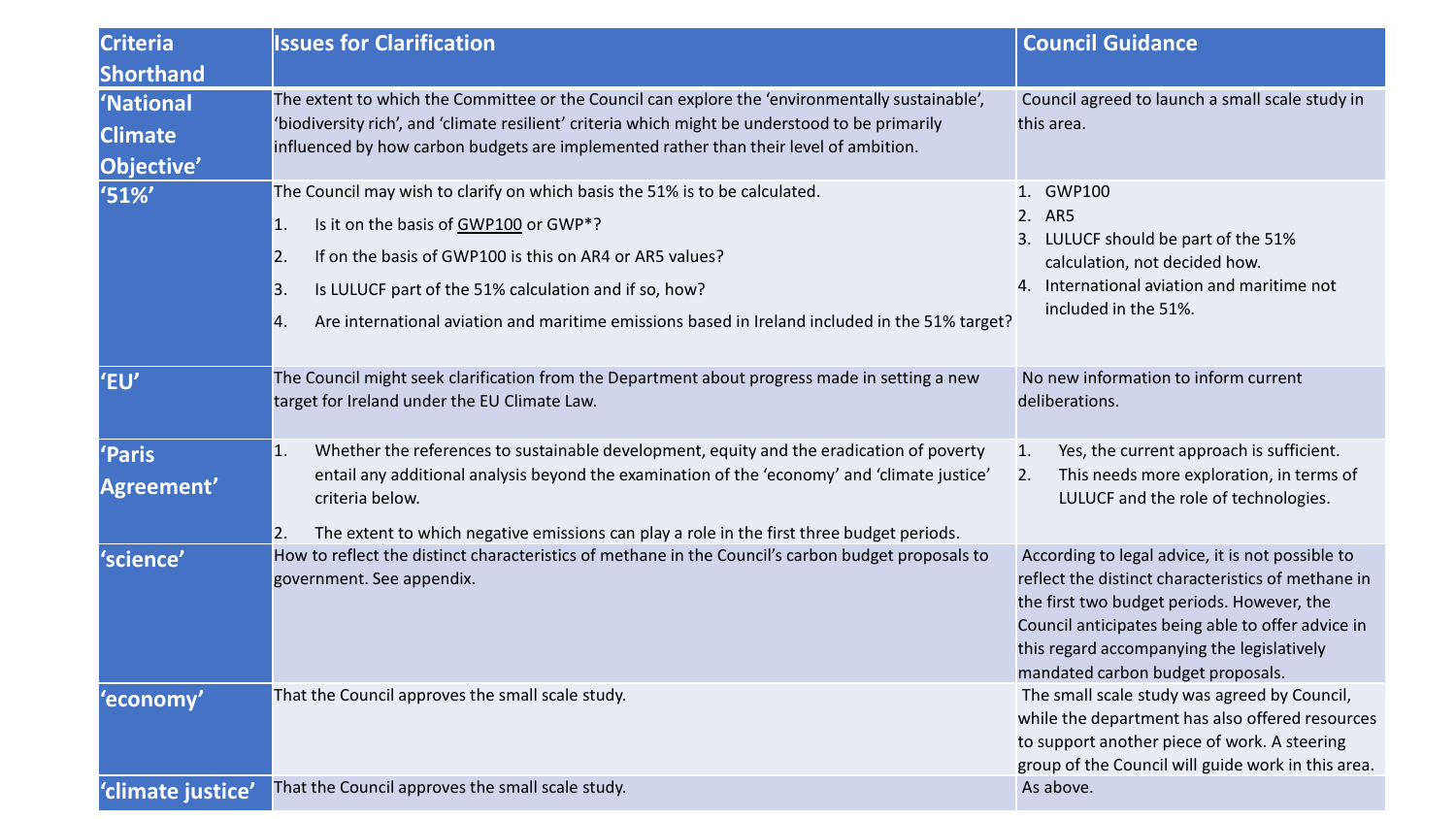### **Scenarios**

- Write up of the 4 scenarios so far
- Additional scenarios;
	- To reflect the ranges in the IPCC SR1.5 report
	- To explore the current ambition in the Climate Action Plan 2019
	- To explore the cost-optimal pathway to the 2050 goal with 2030 unconstrained
- All scenarios to be calculated in GWP100 AR5 values, excluding international aviation and maritime and including (where/how relevant) LULUCF.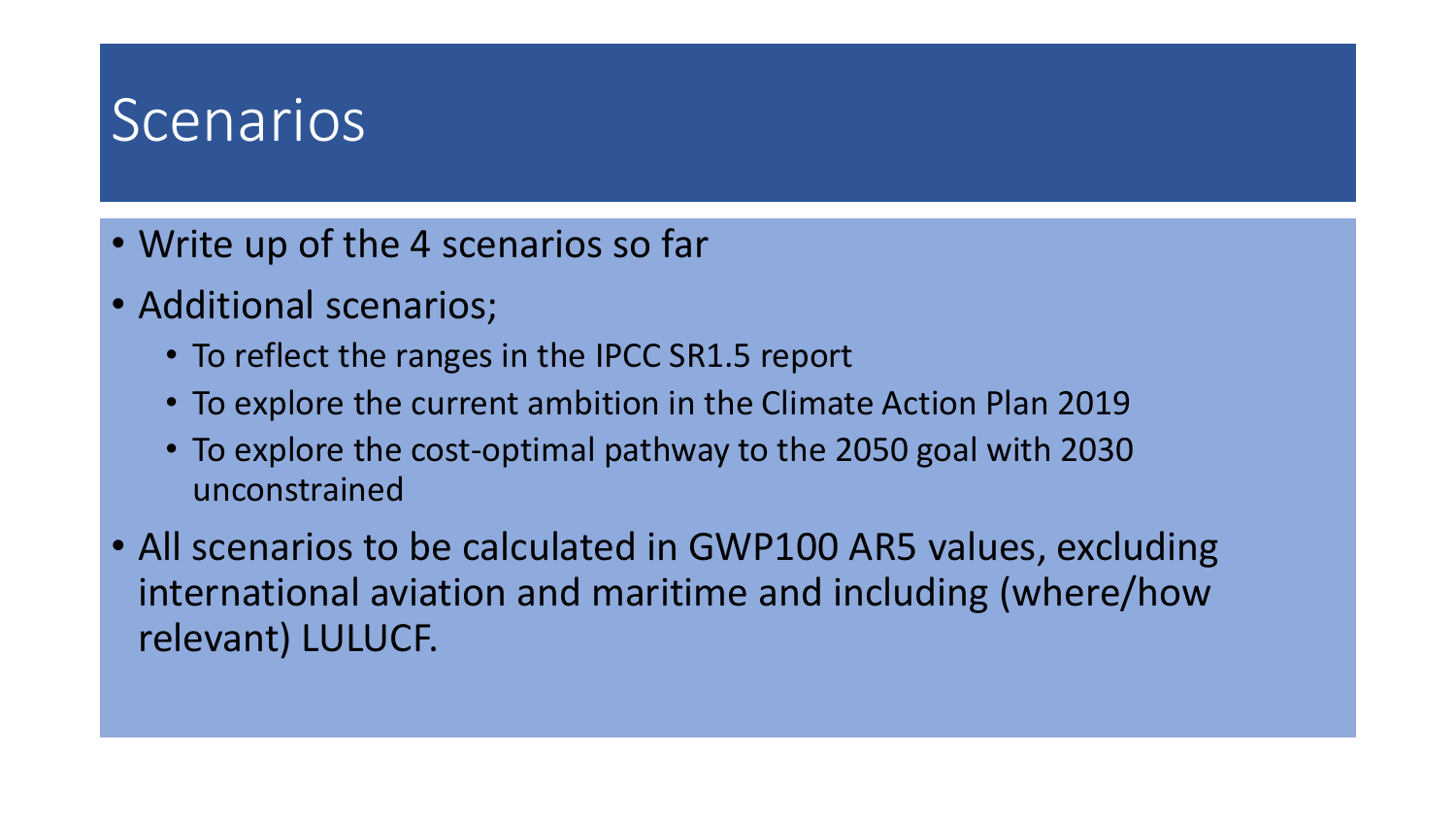#### Breakdown of contributions to global net CO<sub>2</sub> emissions in four illustrative model pathways

Final energy demand\*\* in 2030 (% rel to 2010)

Land area of bioenergy crops in 2050 (million km<sup>2</sup>)

Agricultural CH<sub>4</sub> emissions in 2030 (% rel to 2010)

Agricultural N2O emissions in 2030 (% rel to 2010)

in 2050 (% rel to 2010)

in 2050 (% rel to 2010)

Renewable share in electricity in 2030 (%)

 $\frac{1}{2}$  in 2050 (% rel to 2010)

 $\ln 2050$  (%)



 $-5$ 

 $\overline{2}$ 

58

81

 $0.9$ 

 $-48$ 

 $-69$ 

 $-26$ 

 $-26$ 

 $-15$ 

 $-32$ 

60

77

 $0.2$ 

 $-24$ 

 $-33$ 

 $5<sup>5</sup>$ 

6

17

21

48

63

2.8

 $\mathbf{1}$ 

 $-23$ 

15

 $\mathbf 0$ 

39

44

25

70

 $7.2$ 

14

 $\overline{2}$ 

 $\overline{3}$ 

39

 $(-12,7)$ 

 $(-11, 22)$  $(47, 65)$ 

 $(69, 86)$ 

 $(1.5, 3.2)$ 

 $(-30,-11)$  $(-47,-24)$ 

 $(-21,3)$ 

 $(-26,1)$ 

 $CH<sub>4</sub>$  range 2030: -11% to -30% 2050: -24% to -47%  $N<sub>2</sub>O$  range: 2030: +3% to -21%  $2050: +1$  to  $-26\%$